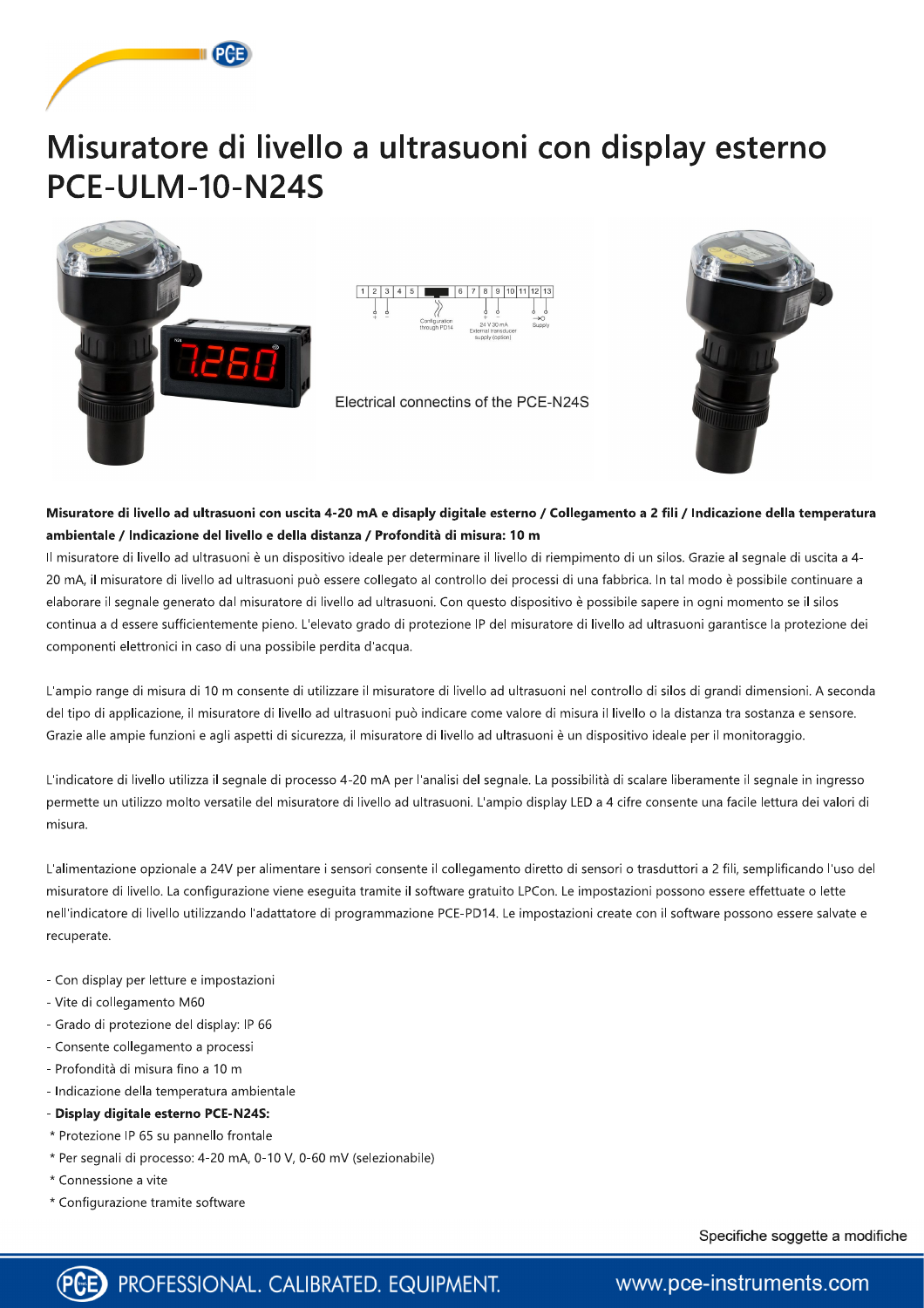## Specifiche tecniche

| Range di misura               | $010$ m $*$        |
|-------------------------------|--------------------|
| Precisione                    | 0,5%               |
| Risoluzione                   | $0,001 \; m$       |
| Distanza minima dalla parete  | 1 m                |
| Risoluzione della temperatura | $0,1$ °C           |
| Segnale di uscita             | 4  20 mA           |
| Risoluzione del segnale di    | 0,01 mA            |
| uscita                        |                    |
| Connessione                   | 2 fili, PE         |
| Alimentazione                 | 24V DC             |
| Grado di protezione           | IP 66              |
| Vite di collegamento          | M60                |
| Vite per collegamento cavo    | M18 x 1,5          |
| Temperatura operativa         | $-20$ 60 °C        |
| Dimensioni                    | 110 x 140 x 215 mm |
| Peso                          | 825 g              |
|                               |                    |

### Informazioni supplementari

Maggiori informazioni sul prodotto  $\mathbf{1}$ Prodotti correlati A

\* Range di misura applicabile solo alle seguenti condizioni:

- La sostanza da misurare è un liquido

- Senza turbolenze

- Senza la presenza di polvere o vapori tra sostanza e sensore

- La differenza di temperatura tra sensore e sostanza da misurare è inferiore a 20  $\circ$ C

#### **Display digitale PCE-N24S**

| Ingresso (selezionabile)                                 | $020$ mA                                   |
|----------------------------------------------------------|--------------------------------------------|
|                                                          | 4  20 mA                                   |
|                                                          | $060$ mV                                   |
|                                                          | 010V                                       |
|                                                          | $±60$ mV                                   |
|                                                          | ±10V                                       |
| Precisione                                               | $\pm$ (0,2% FS + 1 digit)                  |
| Resistenza interna                                       | $10 \Omega \pm 1\%$                        |
| Scala                                                    | 2 punti                                    |
| Display                                                  | LED a 4 cifre e 7 segmenti, altezza: 20 mm |
| Range di indicazione                                     | -1999  9999                                |
| Temperatura operativa                                    | -10 °C  55 °C                              |
| Temperatura di stoccaggio                                | $-25 °C$ +85 °C                            |
| Dimensioni                                               | 96 x 48 x 64 mm                            |
| Dimensioni per installazione su 92 x 45 mm (secondo DIN) |                                            |
| pannello                                                 |                                            |
| Alimentazione (selezionabile)                            | 230V AC                                    |
|                                                          | <b>110V AC</b>                             |
|                                                          | 24V AC                                     |
|                                                          | 85  253V AC/DC                             |
|                                                          | 20  40V AC/DC                              |
| Alimentazione del sensore                                | 24V DC, 30 mA                              |
| (opzionale)                                              |                                            |

Specifiche soggette a modifiche